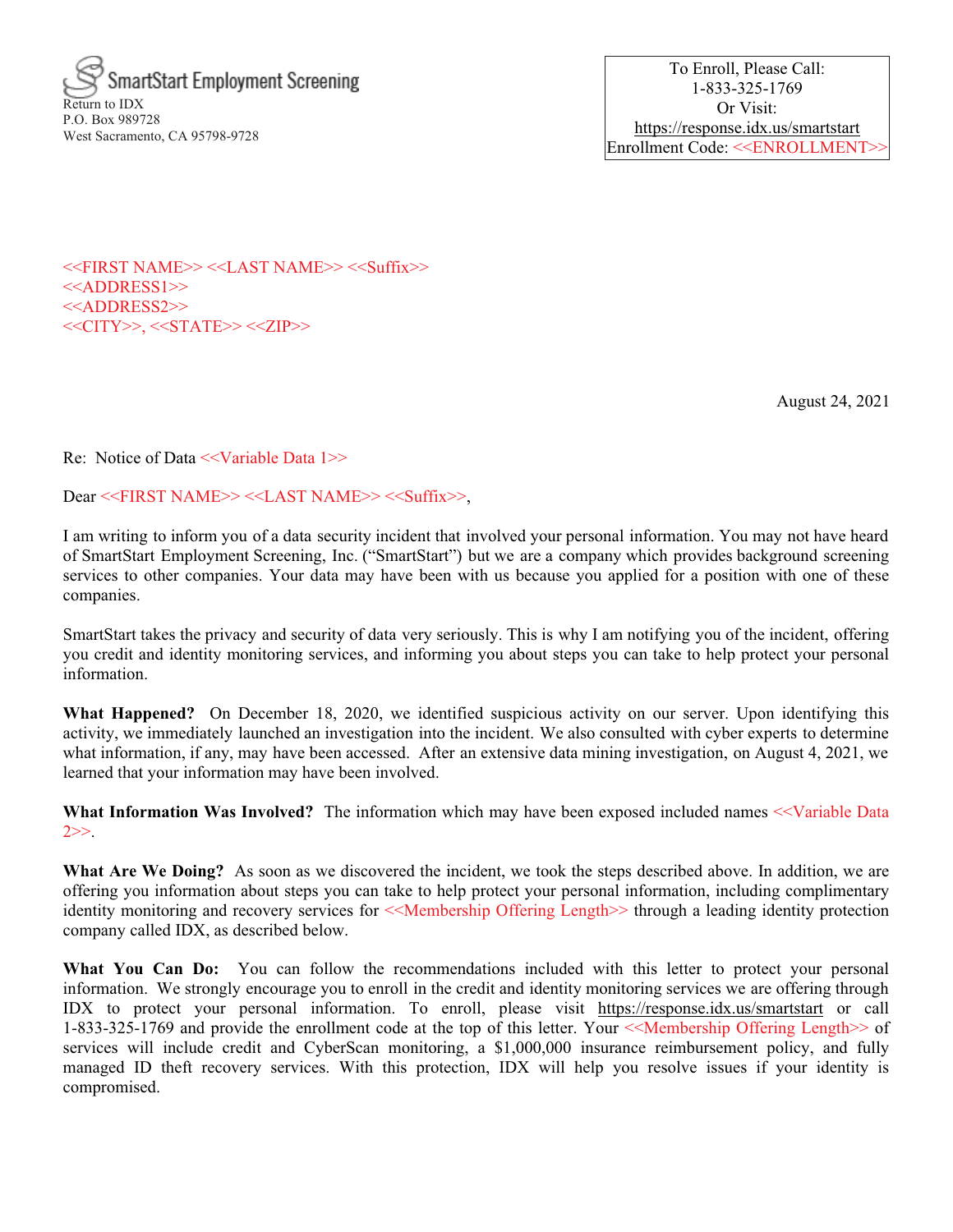To receive credit services, you must be over the age of 18, and have established credit in the U.S., have a Social Security number in your name, and have a U.S. residential address associated with your credit file. Additional information describing your services is included with this letter.

Please note you must enroll by November 24, 2021. If you have questions or need assistance, please call IDX at 1-833-325-1769.

For More Information: Information about additional steps you can take is on the accompanying pages. You should also report suspected identity theft to law enforcement, including the Attorney General of your state and the Federal Trade Commission. If you have any questions about this letter, please contact IDX at 1-833-325-1769. Please know that we deeply regret any worry or inconvenience that this may cause you.

Sincerely,

OaneRosabog

Elaine Rosenberg Chief Executive Officer SmartStart Employment Screening, Inc.